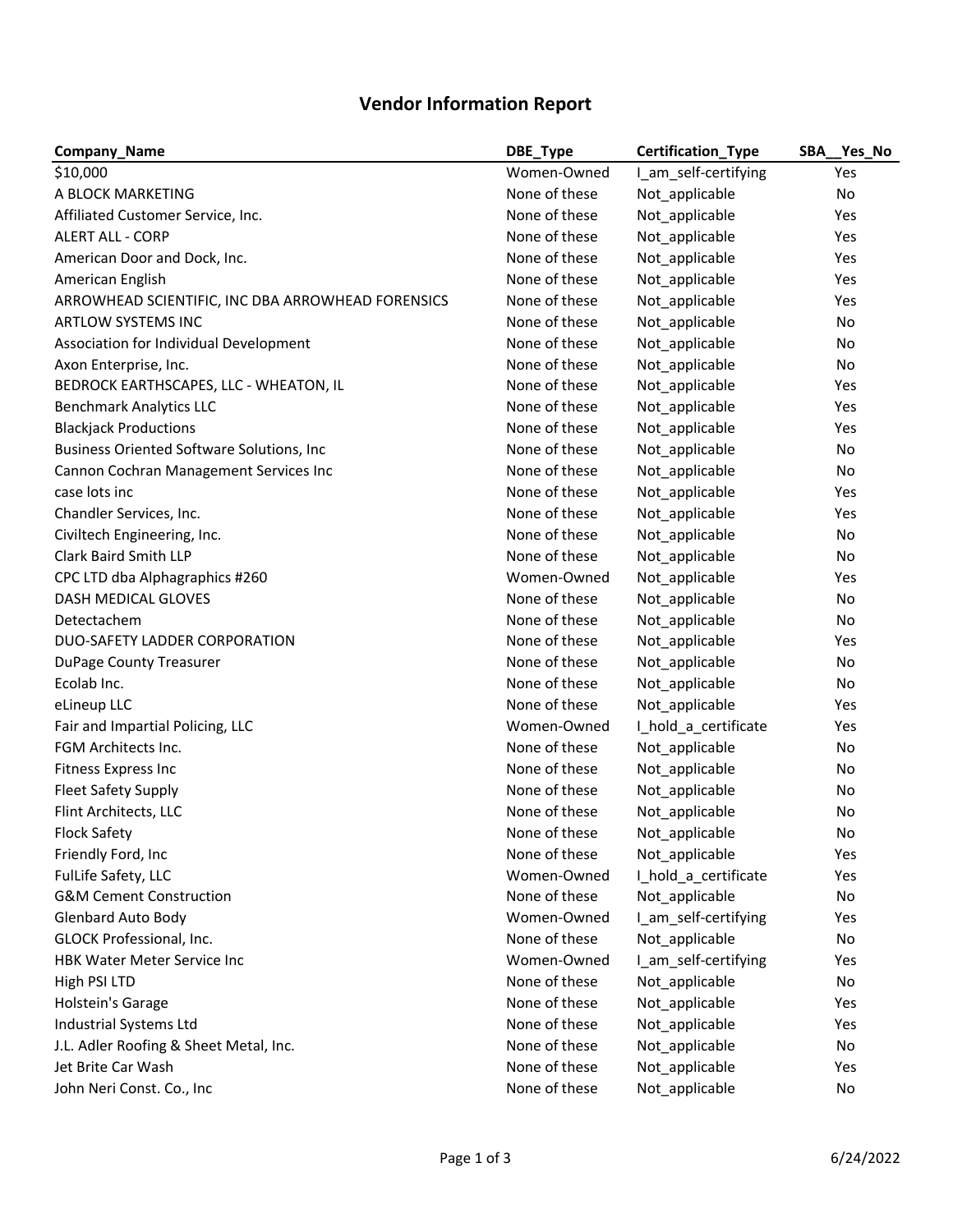## **Vendor Information Report**

| Kustom Signals, Inc.                     | None of these | Not_applicable       | No        |
|------------------------------------------|---------------|----------------------|-----------|
| LAI, Ltd.                                | None of these | Not_applicable       | Yes       |
| Law Offices of James F. Volpe            | None of these | Not applicable       | No        |
| MACQUEEN EQUIPMENT LLC                   | None of these | Not_applicable       | No        |
| Marquee Promotions, Inc.                 | None of these | Not_applicable       | Yes       |
| Mass Audio Inc.                          | None of these | Not_applicable       | Yes       |
| <b>Mattress Overstock</b>                | None of these | Not_applicable       | Yes       |
| <b>McIntire Management Group</b>         | None of these | Not_applicable       | <b>No</b> |
| Mennon Rubber                            | None of these | Not applicable       | Yes       |
| Michael's Uniform Company                | None of these | Not_applicable       | Yes       |
| Microsystems Inc.                        | None of these | Not applicable       | Yes       |
| <b>Midwest Commercial Fitness</b>        | None of these | Not_applicable       | Yes       |
| Midwest Paving Equipment, Inc.           | Women-Owned   | I_am_self-certifying | Yes       |
| Murray and Trettel, Inc.                 | None of these | Not_applicable       | No        |
| North East Multi Regional Training Inc.  | None of these | Not applicable       | <b>No</b> |
| Northern Michigan K9                     | None of these | Not_applicable       | Yes       |
| <b>Nugent Consulting Group</b>           | None of these | Not_applicable       | No        |
| Omega Electric Co., Inc.                 | None of these | Not_applicable       | <b>No</b> |
| Pagco Incorporated                       | Women-Owned   | I_am_self-certifying | No        |
| <b>PAR Training and Props</b>            | None of these | Not applicable       | Yes       |
| Police Law Institute                     | None of these | Not_applicable       | Yes       |
| <b>Prescient Solutions</b>               | None of these | Not_applicable       | Yes       |
| Progressive Communications, Inc          | Women-Owned   | I_am_self-certifying | Yes       |
| Radiotronics, Inc. dba: AceK9            | None of these | Not_applicable       | <b>No</b> |
| RAE Products and Chemicals Corp          | Women-Owned   | I_hold_a_certificate | Yes       |
| Rainbow Farm Enterprises, Inc.           | None of these | Not_applicable       | <b>No</b> |
| Rausch Infrastructure LLC                | None of these | Not_applicable       | Yes       |
| Refrigeration and Equipment Services LLC | None of these | Not_applicable       | Yes       |
| RimRiser                                 | None of these | Not_applicable       | Yes       |
| Russ's Plumbing & Sewer, Inc.            | None of these | Not_applicable       | Yes       |
| Schroeder Asphalt Services, Inc          | Veteran-Owned | I_hold_a_certificate | Yes       |
| Service Spring Co Inc                    | Women-Owned   | I_hold_a_certificate | No        |
| Sherwin Industries, Inc                  | None of these | Not_applicable       | No        |
| Sosin Enterprises                        | None of these | Not_applicable       | Yes       |
| Source North America Corporation         | None of these | Not_applicable       | No        |
| Spring-Align of Palatine                 | Women-Owned   | I_hold_a_certificate | No        |
| <b>Structured Solutions, LLC</b>         | Veteran-Owned | I hold a certificate | Yes       |
| Tee Jay Service Company, Inc.            | None of these | Not_applicable       | No        |
| The Flolo Corporation                    | None of these | Not_applicable       | No        |
| ThinkGard, LLC                           | None of these | Not_applicable       | Yes       |
| TKB Associates, Inc.                     | None of these | Not applicable       | Yes       |
| Total Parking Solutions, Inc.            | None of these | Not applicable       | Yes       |
| Tri-Electronics, inc                     | None of these | Not_applicable       | Yes       |
| Tri-State Hydraulics, Inc.               | None of these | Not_applicable       | Yes       |
| Triton Electronics Inc.                  | Veteran-Owned | I_am_self-certifying | Yes       |